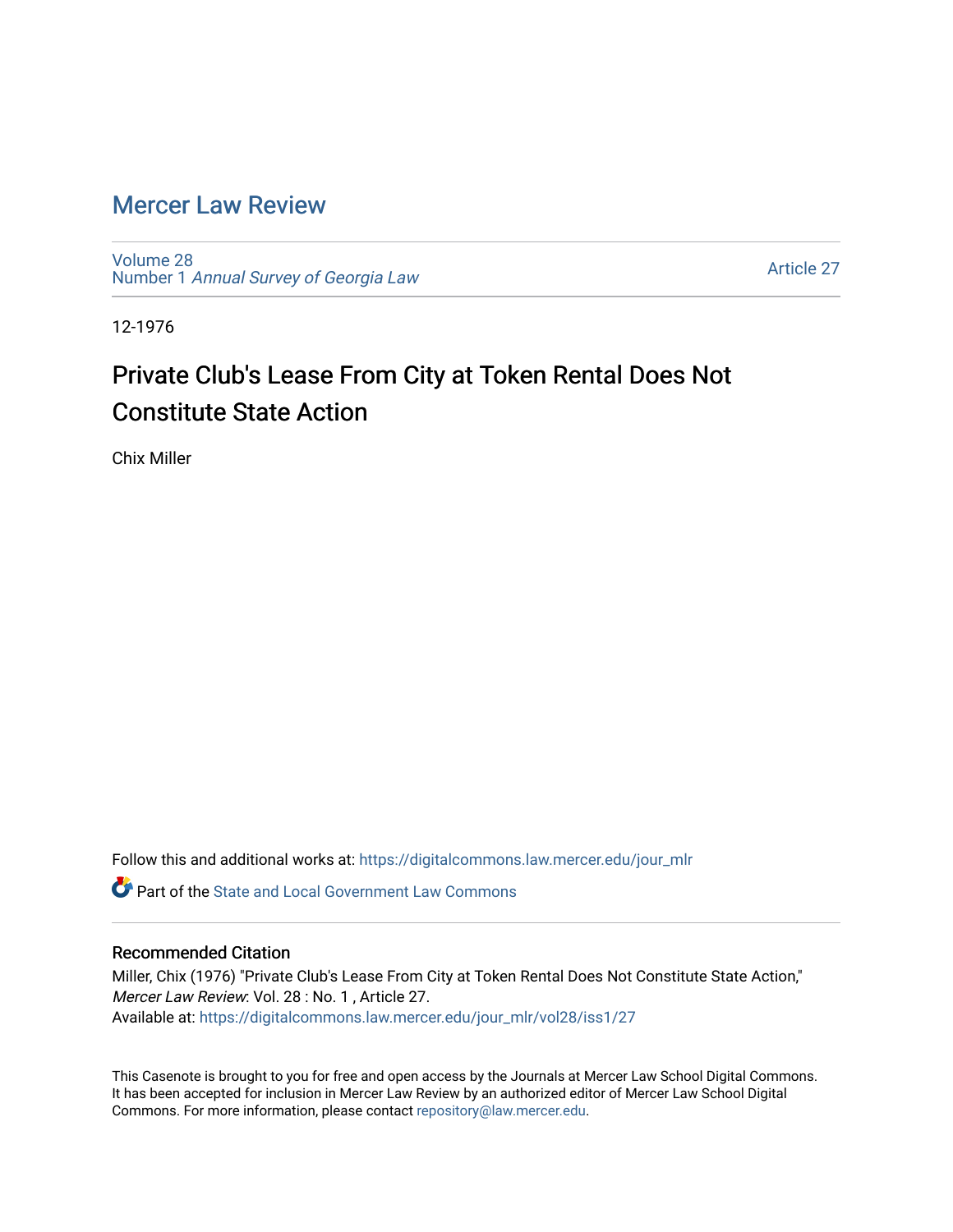## **Private Club's Lease From City at Token Rental Does Not Constitute State Action**

In *Golden v. Biscayne Bay Yacht Club,'* the U.S. Court of Appeals for the Fifth Circuit held that where the City of Miami's only connection with the defendant yacht club was its lease of certain bay bottom lands to the club for \$1 per year, the action of the club in barring blacks and members of the Jewish religion from membership did not constitute state action under 42 U.S.C.A. §1983.

Biscayne Bay Yacht Club was organized in 1887, nine years before the City of Miami became a municipality. Except for the lease, the City of Miami never participated in the operation of the private club. The club's by-laws never expressly prohibited membership of individuals of any particular race or religion, but in practice the club's sponsorship requirements effectively blocked the admission of any blacks or Jews for almost 90 years.'

Plaintiffs, unable to obtain sponsorship from any members of the club, sought declaratory and injunctive relief pursuant to 42 U.S.C.A. §§1981, 1983 and 2000a,3 asking the district court to enjoin the club from excluding prospective members on the basis of race or religion. The district court held that the existence of the lease alone amounted to sufficient state action to bring the alleged discrimination within the Fourteenth Amendment.<sup>4</sup> In a panel decision the Fifth Circuit affirmed.<sup>5</sup>

3. Section 1981, which was derived from the Civil Rights Act of 1866, provides, *inter alia,* that blacks shall have the same rights as white citizens to make and enforce contracts. Section 1983, the statutory provision of the Fourteenth Amendment, creates a cause of action for a deprivation of constitutional rights under color of law. Section 2000a, part of the Civil Rights Act of 1964, prohibits discrimination or segregation in places of public accommodation. Because the court of appeals followed the district court in deciding the case solely on Fourteenth Amendment grounds, it did not consider the §1981 and §2000a claims. 530 F.2d at 22.

4. Golden v. Biscayne Bay Yacht Club, City of Miami, 370 F. Supp. 1038, 1042 **(S.D.** Fla. 1973). The trial court dismissed the City of Miami as a defendant, *citing* City of Kenosha v. Bruno, 412 U.S. 507 (1973), which held that a city is not a "person" within the meaning of §1983 for purposes of equitable relief.

5. Golden v. Biscayne Bay Yacht Club, 521 F.2d 344, 353 (5th Cir. 1975).

<sup>1. 530</sup> F.2d 16 (5th Cir. 1976).

<sup>2.</sup> David Fincher, a black, and Harry Golden, a Jew, expressed an interest in joining the Biscayne Bay Yacht Club, but when they requested membership applications the club responded that membership was by sponsorship only. Article VI, Election of Members, in the by-laws of the Biscayne Bay Yacht Club provides in Section **LA: "A** candidate for membership shall have three sponsors who shall file with the Secretary letters by each of them concerning his or her qualifications therefor, to go with a form to be furnished by the Secretary to the sponsors upon application for the same, whereon detailed data concerning the candidate will be set forth and signed by each of the sponsors." 530 F.2d at 24.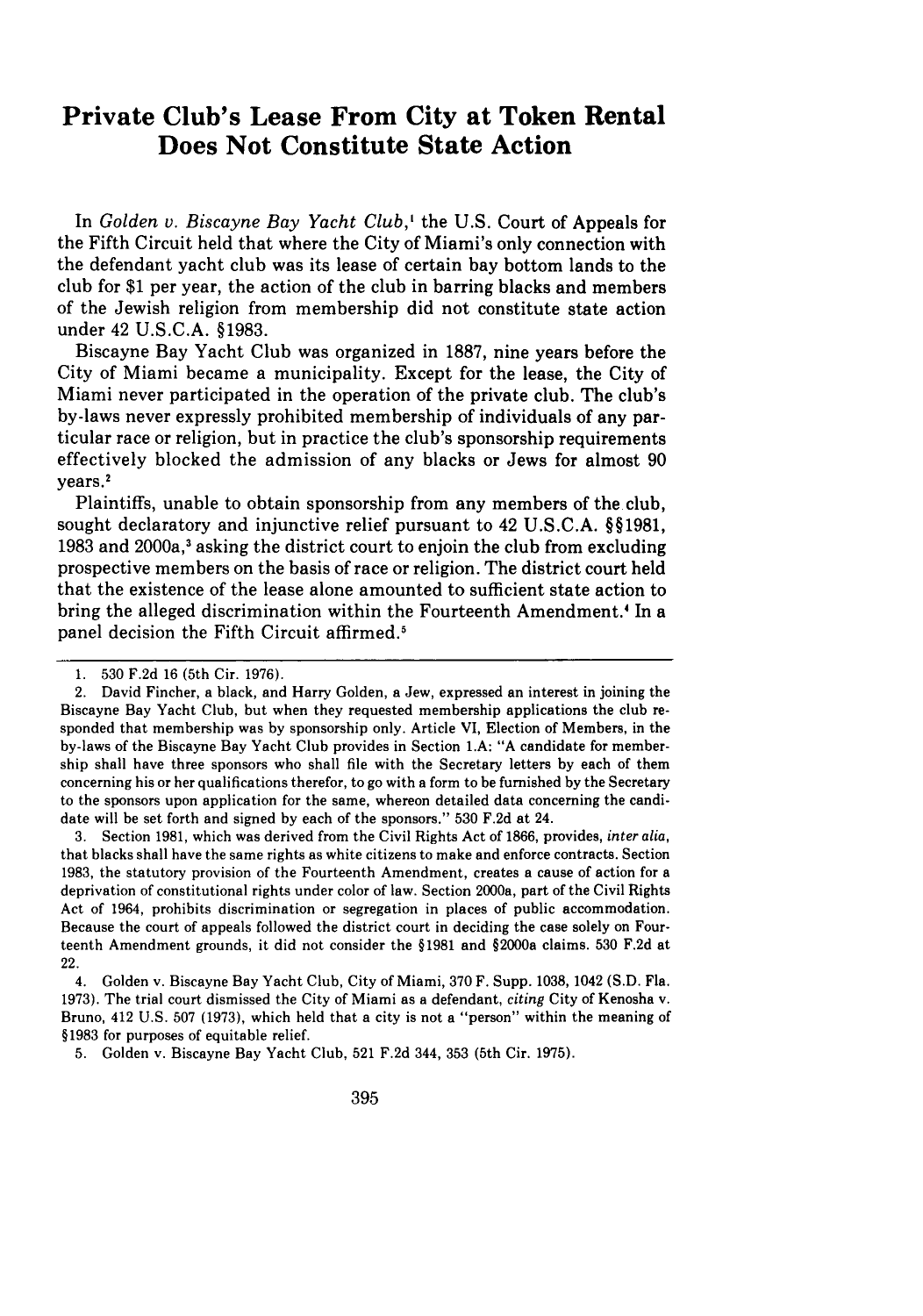On rehearing en banc the Fifth Circuit recognized that this was the "first time in the history of Fourteenth Amendment jurisprudence that a federal district court has undertaken the supervision of membership policies in a genuinely private club."' Reasoning that the bay bottom lease did not supply the requisite state involvement necessary to invoke the Fourteenth Amendment, the Fifth Circuit reversed.7

In the *Civil Rights Cases* of 1883,<sup>8</sup> the U.S. Supreme Court established a dichotomy between discriminatory action by the state, which is prohibited by the Fourteenth Amendment, and private conduct, against which the Fourteenth Amendment "erects no shield."<sup>9</sup> The kind of state action which is prohibited by the Fourteenth Amendment is codified in 42 U.S.C.A. §1983.1" The chief problem which remains, though, is one of determining whether particular discriminatory conduct amounts to state action. *Burton v. Wilmington Parking Authority"* is perhaps the leading modem discrimination case that focuses on the degree of state action necessary to employ the Fourteenth Amendment.<sup>12</sup> Burton involved a publicly owned parking building operated by the Wilmington Parking Authority, an agency of the State of Delaware. To meet expenses for the operation and maintenance of the facility, the Authority leased part of the building to the Eagle Coffee Shoppe for \$28,700 per year.<sup>13</sup> The result of the arrangement was that Eagle received business from persons using the garage and the Parking Authority received business from restaurant diners. When Eagle refused to serve Burton food or drink solely because he was black, litigation ensued. The Supreme Court, applying its own formula of "sifting facts and weighing circumstances"<sup>14</sup> on a case-by-case basis, found that "[tihe State [had] so far insinuated itself into a position of interdepend-

10. 42 U.S.C.A. §1983 (1974) provides that: "Every person who, *under color of any statute, ordinance, regulation, custom or usage,* of any State or Territory, subjects, or causes to be subjected, any citizen of the United States or other person within the jurisdiction thereof to the deprivation of any rights, privileges, or immunities secured by the Constitution and laws, shall be liable to the party injured in an action at law, suit in equity, or other proper proceeding for redress." (Emphasis added.)

11. 365 U.S. 715 (1961).

12. It is difficult to find a recent discrimination/state-action case that does not refer to Burton. See, *e.g.,* Jackson v. Metropolitan Edison Co., 419 U.S. 345 (1974); Gilmore v. City of Montgomery, 417 U.S. 556 (1974); and Greco v. Orange Memorial Hospital Corp., 513 F.2d 873 (5th Cir. 1975). *See also* Note, *State Action: Theories for Applying Constitutional Restrictions to Private Activity,* 74 COLUM. L. REv. 656, 658-62 (1974); Comment, *State Action and* the Burger Court, 60 VA. L. REv. 840, 841-46 (1974).

13. Other material connections with the state were Eagle's partial tax exempt status and its entitlement to state furnished heat and maintenance.

14. 365 U.S. at 722.

<sup>6. 530</sup> F.2d at 17.

*<sup>7.</sup> Id.* at 23.

<sup>8. 109</sup> U.S. 3 (1883).

**<sup>9.</sup>** Moose Lodge No. **107** v. Irvis, 407 **U.S.** 163, **172** (1972), *quoting from* Shelley v. Kraemer, 334 U.S. 1, 13 (1948).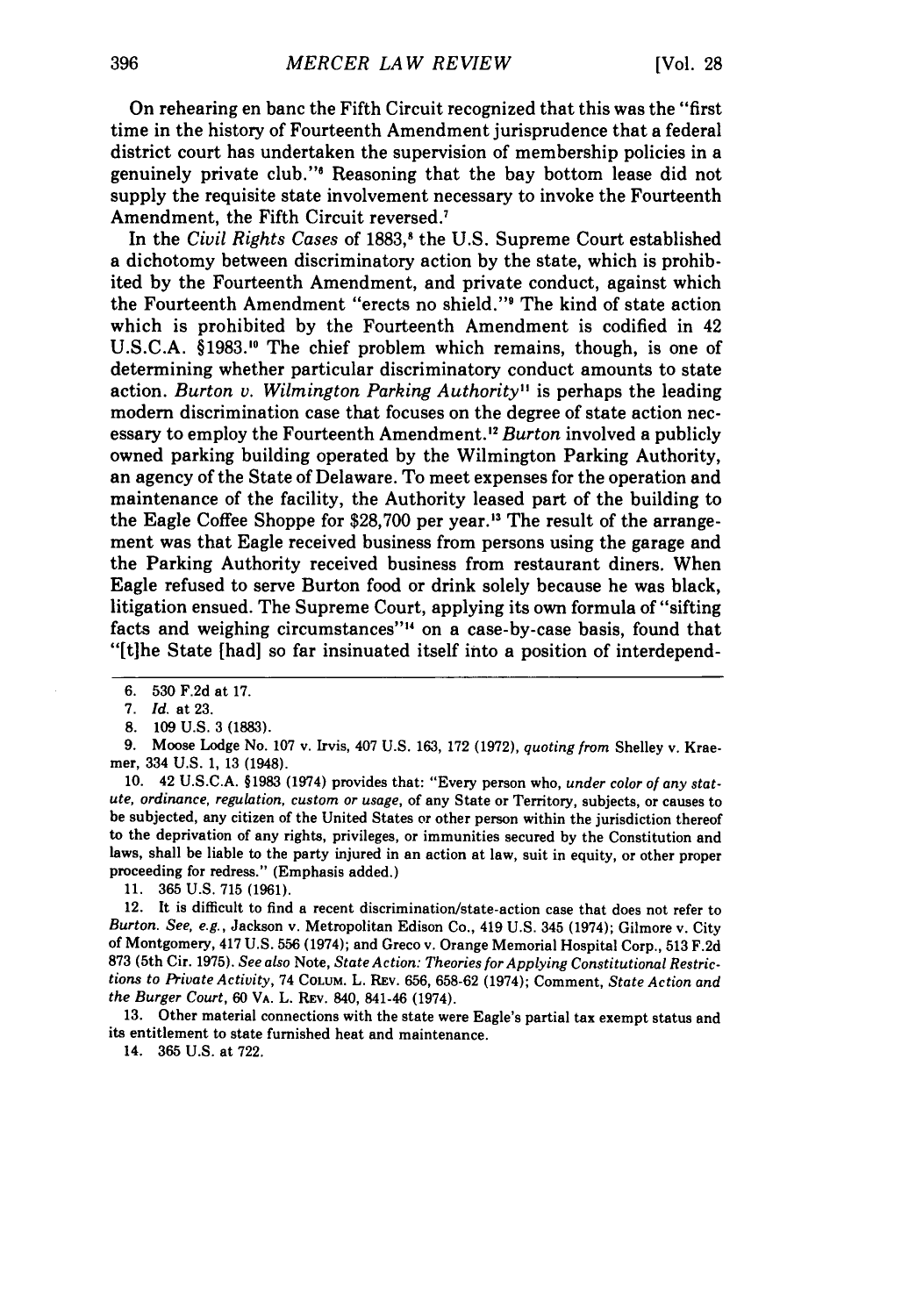ence with Eagle that it must be recognized as a joint participant in the challenged activity."'" This test is now known as the *Burton* standard."6 The essence of the standard, however, is not contained so much in the "so far insinuated" language as it is in the particular set of facts in *Burton* that attach to and define the boundaries of the test. *Burton's* facts abundantly supported the Court's conclusion that the symbiotic relationship between the restaurant and the state constituted a sufficient quantum of state action to warrant judicial intervention.

*In Moose Lodge No. 107 v. Irvis*,<sup>17</sup> also a discrimination case brought under §1983, the Court considered the discriminatory actions of a private club which refused to serve food and beverages to the plaintiff, a black guest of a white member of the lodge. The plaintiff alleged that the State of Pennsylvania fostered discrimination by way of its Liquor Control Board regulation which required each licensee to adhere to its own constitution and by-laws. Such a regulation, applied to Moose Lodge, in effect became a state directive to the lodge to discriminate.<sup>18</sup> The plaintiff argued that just as in *Burton,* there were mutual benefits flowing between the state and its liquor licensees.'" But the Court rejected this argument, simply stating that "while Eagle was a public restaurant in a public building, Moose Lodge [was] a private social club in a private building." $20$  The Court further noted that detailed state regulation did not automatically signal the required nexus between the state and the club's alleged unconstitutional acts necessary to trigger judicial sanction.2'

Some courts have suggested that in cases not related to discrimination, a greater amount of state action should be shown to justify a holding of a Fourteenth Amendment violation.2 2 The *Burton* standard should be applied in discrimination cases, and another standard, requiring a greater amount of state action than that required in *Burton,* should be applied in other cases. This double-standard theory was used in *Greco v. Orange*

17. 407 U.S. 163 (1972).

18. Each local Moose Lodge is bound by the Supreme Lodge's constitution and by-laws, which contain a provision restricting membership to white males only. Forcing the lodge to abide by its by-laws as a prerequisite for obtaining a state liquor license, therefore, necessarily forces the lodge to discriminate.

19. Licensees acquired economic benefit via the possession of a liquor license because the state was restricted in the number of licenses it could issue by a quota system. The state derived considerable revenue from its sale of liquor to its licensees.

21. *Id.* at 176, 177.

22. *See* Greco v. Orange Memorial Hospital Corp., 513 F.2d 873 (5th Cir. 1975); James v. Pinnix, 495 F.2d 206 (5th Cir. 1974). *See also* Blouin v. Loyola, 506 F.2d 20 (5th Cir. 1975); Brantley v. Union Bk. and Trust Co., 498 F.2d 365 (5th Cir. 1974); Calderon v. United Furniture Co., 505 F.2d 950 (5th Cir. 1974); Grafton v. Brooklyn Law School, 478 F.2d 1137 (2d Cir. 1973); Derrington v. Plummer, 240 F.2d 922 (5th Cir. 1956). *Compare,* Simkins v. Moses H. Cone Mem. Hosp., 323 F.2d 959 (4th Cir. 1963), *cert. denied,* 376 U.S. 938 (1964).

<sup>15.</sup> *Id.* at 725.

<sup>16. 530</sup> F.2d at 19.

<sup>20. 407</sup> U.S. at 175.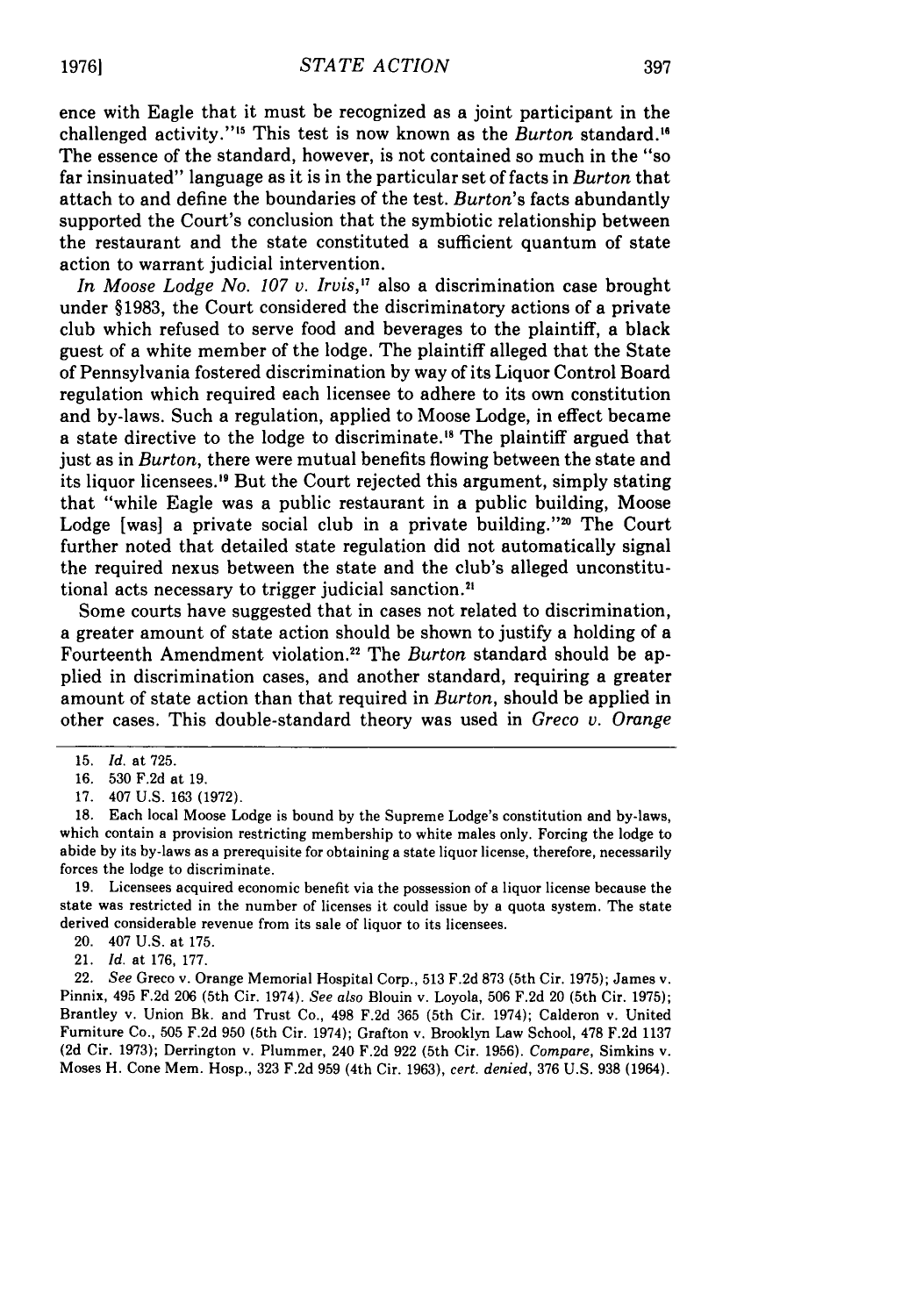*Memorial Hospital Corp.*<sup>23</sup> to allow a significant amount of state action to go unchecked. *Greco* involved a doctor who sued an ostensibly private hospital, allegedly affiliated with the state, for preventing him from performing elective abortions in accord with his right to practice medicine free from the imposition of arbitrary restraints. In *Greco,* the county owned the building upon which the hospital was situated; the hospital was constructed in part with \$1,762,000 in county funds; the hospital leased the land and the building from the county for \$1 per year; and the hospital agreed, under the lease, to provide certain services and to operate in a prescribed manner. Holding that there was insufficient state action, the Fifth Circuit said that "[a]bsent a charge of racial discrimination we are disinclined to press the state action doctrine and all that it entails into the internal affairs of a hospital."2

Unfortunately, however, the Supreme Court has been reluctant to articulate any guidelines for, or even to acknowledge the existence of such a double standard for state action. In *Jackson v. Metropolitan Edison Co.* **,25** the plaintiff alleged that the defendant's termination of her electric service constituted state action depriving her of her property without due process of law. Though *Jackson* was a non-discrimination case, the Court applied the less stringent standard used in the discrimination cases of *Burton* and *Moose Lodge.<sup>26</sup>* Similarly, in *Moose Lodge*, although the plaintiff alleged racial discrimination, the Court applied no stricter standard than that used in other situations.

In *Golden,* the Fifth Circuit distinguished *Burton* on the facts and followed *Moose Lodge.* Using the *Burton* standard, the court said that the facts and circumstances "fall short of establishing that the City of Miami has so far insinuated itself into a position of interdependence with the club that it must be recognized as a joint participant in the internal membership policies of the club."<sup>27</sup> The court in *Golden* found that, as in *Moose* Lodge, "[t]he lease does not provide a sufficiently close nexus between the city and the club so that the action of the club may be fairly treated as that of the city."<sup>28</sup> The court unequivocally rejected the panel's application of the "but for" rule. The panel had said that "without the city's lease of the bed of the bay the club could not exist."<sup>29</sup> The court reasoned that since the application of the "but for" rule would have probably dictated a contrary holding in *Moose Lodge* and since no mention of the "but for" rule was made in *Burton,* the use of such a rule in *Golden* was improper. Although the court based its holding primarily on the *Moose Lodge* ration-

**29.** *Id.*

<sup>23. 513</sup> F.2d 873 (5th Cir. **1975).**

<sup>24. 513</sup> F.2d at 882.

<sup>25. 419</sup> U.S. 345 (1974).

<sup>26. 419</sup> U.S. at **351.**

<sup>27. 530</sup> F.2d at 22.

**<sup>28.</sup>** *Id.*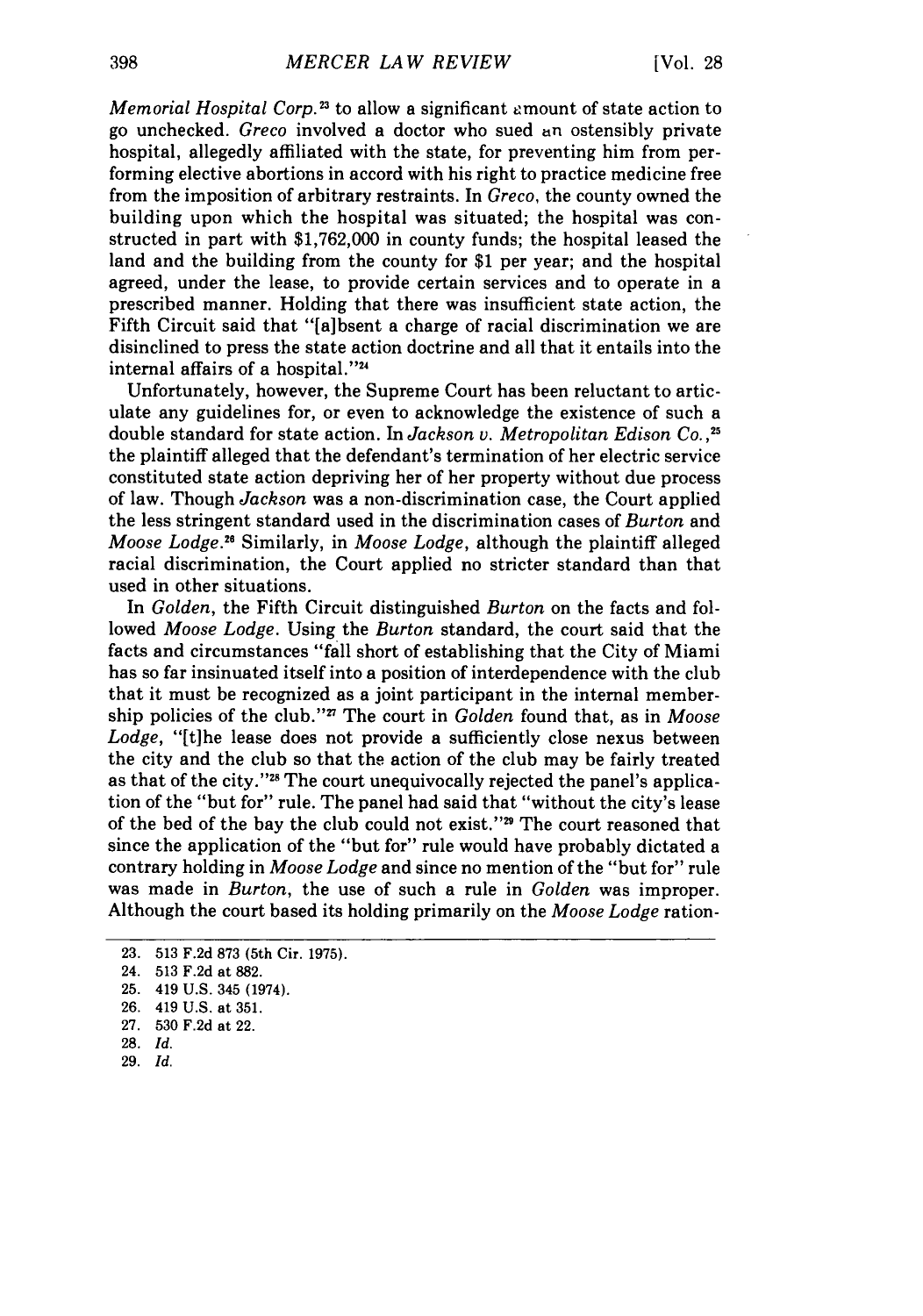ale, the majority also cited the Fifth Circuit case, *Greco,* to support its decision. 0 By illustrating a greater quantum of state involvement in *Greco* than in the instant case, the court further justified its holding of insufficient state action.

Chief Judge Brown, joined by four other judges in a vigorous dissent, took exception with the majority's refusal to consider the effect of certain ordinances passed by the City of Miami in 1968 for the purpose of prohibiting any form of racial or religious discrimination by lessees of city owned land. $<sup>31</sup>$  The majority's treatment of the city ordinances as an incidental</sup> issue<sup>32</sup> contrasted sharply with the dissent's heavy reliance on the ordinances' dispositive capacity. The dissent also attacked the majority's reliance on *Greco* as indefensible based on the dissimilarity of facts between the two cases.3 3 By reference to the majority opinion in the *Golden* panel decision, 3 Judge Brown showed the *Greco* holding to be in support of, rather than against the double standard theory.

*Golden's* interpretation and application of *Burton* and *Moose Lodge* appears to be sound, but the decision exposes some uncertainties awaiting any court faced with the double standard theory in a "state action" case. The presence of so many cases<sup>35</sup> and commentaries<sup>36</sup> which support either side of the double standard theory, in the absence of a definitive analysis by the Supreme Court,<sup>37</sup> makes it possible for a court to reject the double standard theory and then strengthen its rejection by citing a case which

**32. 530** F.2d at 22. The majority justified its light consideration of the ordinances by referring to the lower court's similar disregard for their effect. *Id.* at **23.**

**33. 530** F.2d at **33.**

34. *Id.* at 23-24.

35. *See* note 22, supra.

36. *See, e.g.,* Note, *Constitutional Law-State Action-Private Club's Lease of Bay Bottom Land from City for Token Rental Constitutes State Action,* 54 TEXAS L. REv. 641, 646 (1976); Note, *State Action: Theories for Applying Constitutional Restrictions to Private Activity,* 74 COLUM. L. REV. 656, 658-62 (1974); Comment, *State Action and the Burger Court,* 60 VA. L. REV. 840, 859 (1974).

37. The Supreme Court's latest decision on the subject, *Jackson,* appears to contradict the holding in Norwood v. Harrison, 413 U.S. 455 (1973). In *Norwood* the only state action was the Government's furnishing of free textbooks to students in a private segregated school. *Norwood* was cited in the *Golden* panel decision, 521 F.2d at 351, as an example of a case in which an attenuated amount of state involvement was all that was required in racial discrimination cases. The fact that Justice Rehnquist sided with the majority and yet wrote the majority opinion in *Jackson,* a case which seemingly rejected the double standard, leaves the law somewhat muddled with respect to the double standard theory.

<sup>30.</sup> *Id.* at 19.

<sup>31.</sup> There is little doubt that, had the ordinances been applied to the letter in this case, the majority's decision would have been different. Golden himself helped draft the ordinances, and the provisions focus on the very type of discriminatory practices used **by** Biscayne Bay Yacht Club. Section 1 of one of the ordinances says: "That the lessee of any property of which the City of Miami is the owner shall not discriminate against or refuse or deny to any person or persons, guests or permittees, the use of the facilities leased from the City because of race, creed, religion, color or national origin." **530** F.2d at **27.**